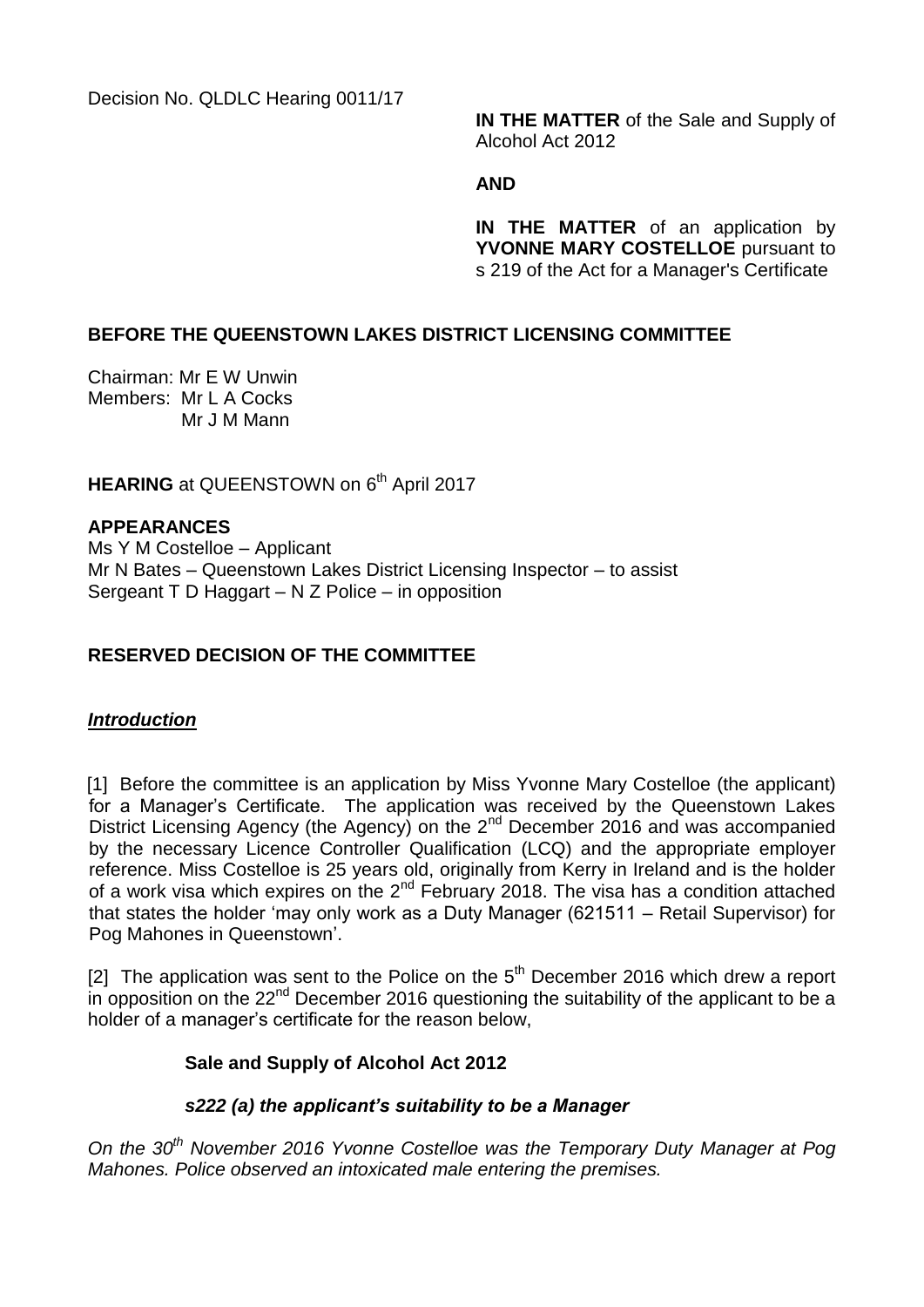# *The Evidence Tendered by the Police.*

[3] Sergeant Haggart presented the Police evidence. It showed that at 12.35am on the 30<sup>th</sup> November 2016, Police were driving along Rees Street Queenstown and observed what appeared to be an intoxicated male entering the premises Pog Mahones Irish Pub. Police noted at the time that the male was with about three friends and that he took two attempts to open the door, missing it completely the first time and that he appeared unsteady on his feet. The Police stopped and decided to carry out a licensed premise visit. Police spoke to the male's friends outside who confirmed they had been drinking in the bar and that he had just gone in to retrieve his bag. On entering the premises, Police observed the male standing by the bar and conversing with about four or five people. There were about thirteen people in the bar at that time with one bar person serving drinks.

[4] Police spoke with the male noting that no staff had approached him when he entered the premises. He identified himself as Scott Walsh, a Duty Manager for Pog Mahones but was off duty. Police noted he was difficult to understand, slurring his words and unsteady on his feet. He admitted he had been on the premises for a few hours.

[5] The Police then asked to see the temporary Duty Manager, Miss Costelloe who was upstairs securing till drawers prior to the premises closing for the evening. Police asked Ms Costelloe to assess Mr Walsh using the intoxication assessment tool. Miss Costelloe agreed with Police that Mr Walsh showed all the signs of being too intoxicated to remain in the bar and that was why she had cut his alcohol supply an hour earlier. When asked as to why Mr Walsh had still been on the premises, Ms Costelloe told Police that she thought he was safer staying onsite drinking water. Both attending Police Officers pointed out that Mr Walsh was in the company of three friends.

# *The Applicant's evidence*

[6] Miss Yvonne Costelloe, in her evidence introduced herself to the committee as being a worker in the hospitality industry for nearly ten years. During this time, she said she has managed a restaurant in Ireland and a café in Australia, and her duties have included controlling the sale and supply of alcohol during her shifts. She said she has been working at Pog Mahones since February 2016, completing her LCQ and working with security and shadowing other Duty Managers before stepping up to that role herself.

[7] Miss Costelloe in her evidence confirmed that Mr Scott Walsh was off duty and not intoxicated when he arrived at the bar in Pog Mahones around 9.00pm on  $29<sup>th</sup>$  November 2016. Miss Costelloe went on to say that whilst Mr Walsh had been at the bar, she monitored his drinking and behavior along with the other patrons as a matter of course. She said she made a decision at some point to slow down his consumption by offering food from the late night menu as well as water from the complimentary station. She went on to say she again intervened not long after this and cut Mr Walsh's alcohol supply completely. She thought he was influenced by alcohol, offering him a pint of water and asking him to leave the premises and to get some food on his way home. She said she saw Mr Walsh leave the premises and she continued on with managing her shift.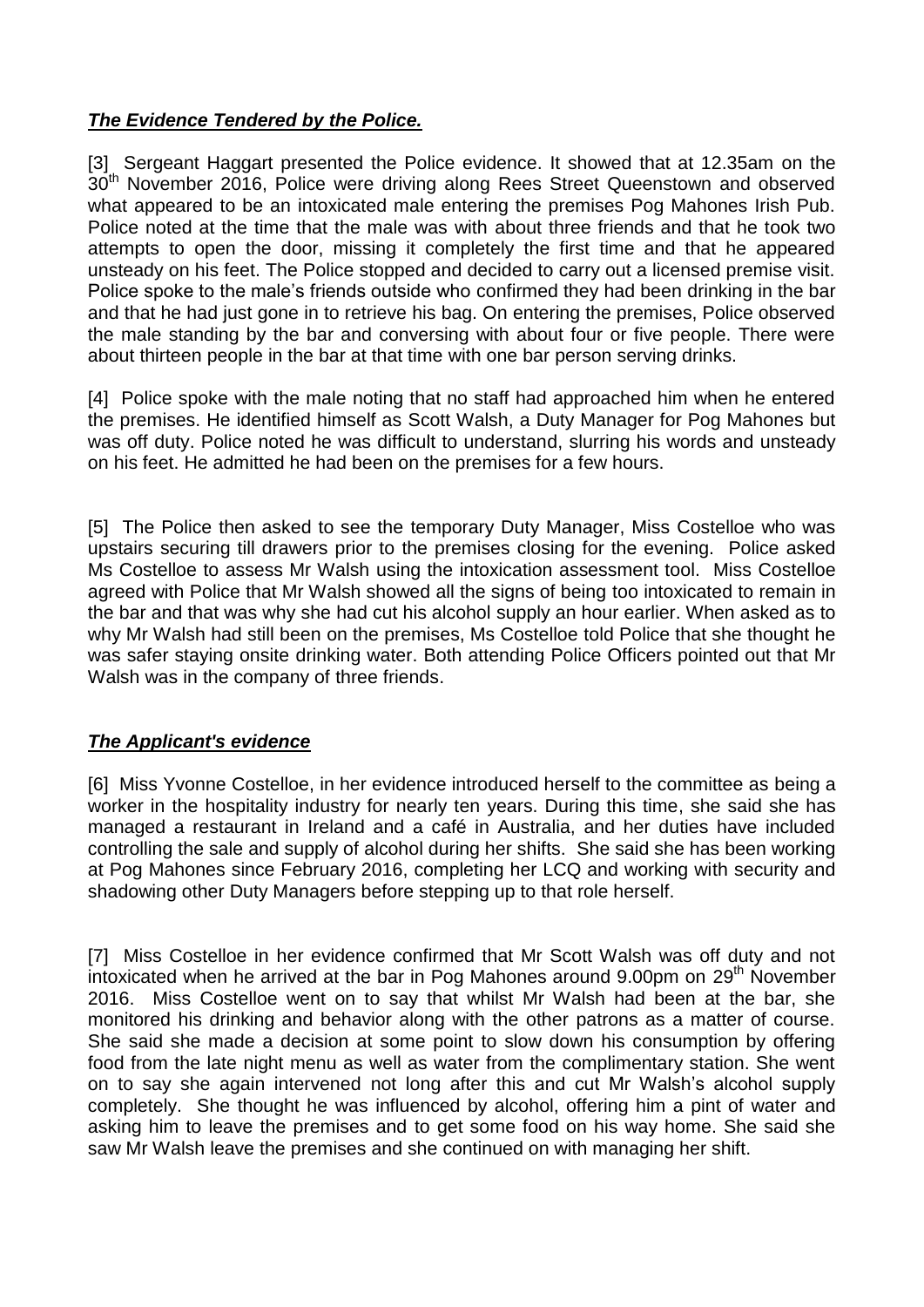[8] Miss Costelloe stated that part of her role as a Duty Manager was securing the tills in the safe as part of the closing down procedure of the bar. About 20 – 25 minutes after Mr Walsh had left the bar she informed her staff she was leaving to go to the office briefly to deal with the tills. It was at this time that Mr Walsh re entered the premises to pick up his jacket and bag. Miss Costelloe said that Mr Walsh was not served any alcohol and a member of staff did ask him to leave the premises. Miss Costelloe submits that almost immediately after this the Police entered the premises.

[9] Miss Costelloe submitted that she felt there had been a miss – communication between herself and the Police officers. She said that at the time she was nervous and felt intimidated and did not get her points across as well as she could or should of. She said she felt the point that Mr Walsh had left the premises 20 – 25 minutes earlier and that she was unsure if there had been any further alcohol intake had been missed. Miss Costelloe went on to submit that she felt she acted correctly while Mr Walsh was a customer of Pog Mahones.

# **The Licensing Inspector**

[10] The Inspector in his submission pointed out to the committee that Ms Costelloe made admissions to the effect that she believed a male had become intoxicated on the premises and as a result she had 'placed [him] on water 40 – 45 minutes before the Police arrived.' Further, that the applicant has not had any other adverse interactions with police either before or after this incident.

## **The Committee's Decision and Reasons**

[11] The Committee is aware that managers of licensed premises may have other duties within the premises that require their attention, and the way these are managed or not is the nub of the issue in front of us. In our view, the responsibility for providing the resources and ensuring the systems are in place for a Duty Manager to manage a premises in accordance with the provisions of the Sale and Supply of Alcohol Act (the Act) lie with the licensee. The object of the Act is clearly not being fulfilled when the operational procedures for the business allow for an intoxicated person to remain on the premises or, if previously removed to re enter the bar and chat with staff or patrons. Miss Costelloe was in breach of the Act when she allowed Mr Walsh to remain on the premises and was again in breach when she failed as acting Duty Manager to ensure that an intoxicated person could not enter the premises.

[12] The Committee received a comprehensive submission and detailed evidence from the Police. In their conclusion, they submit that 'the actions of Miss Costelloe, in allowing an off duty work colleague to drink on the premises to the point that he became intoxicated, and then to remain on the premises, brings into question her suitability to hold a Manager's Certificate'. They also question her ability to be strong enough to move friends or fellow work colleagues on in order to avoid breaching conditions of an on licence or to prevent offenses being committed under the Sale and Supply of Alcohol Act.

[13] When considering an application under s219 of the Act the Committee is directed by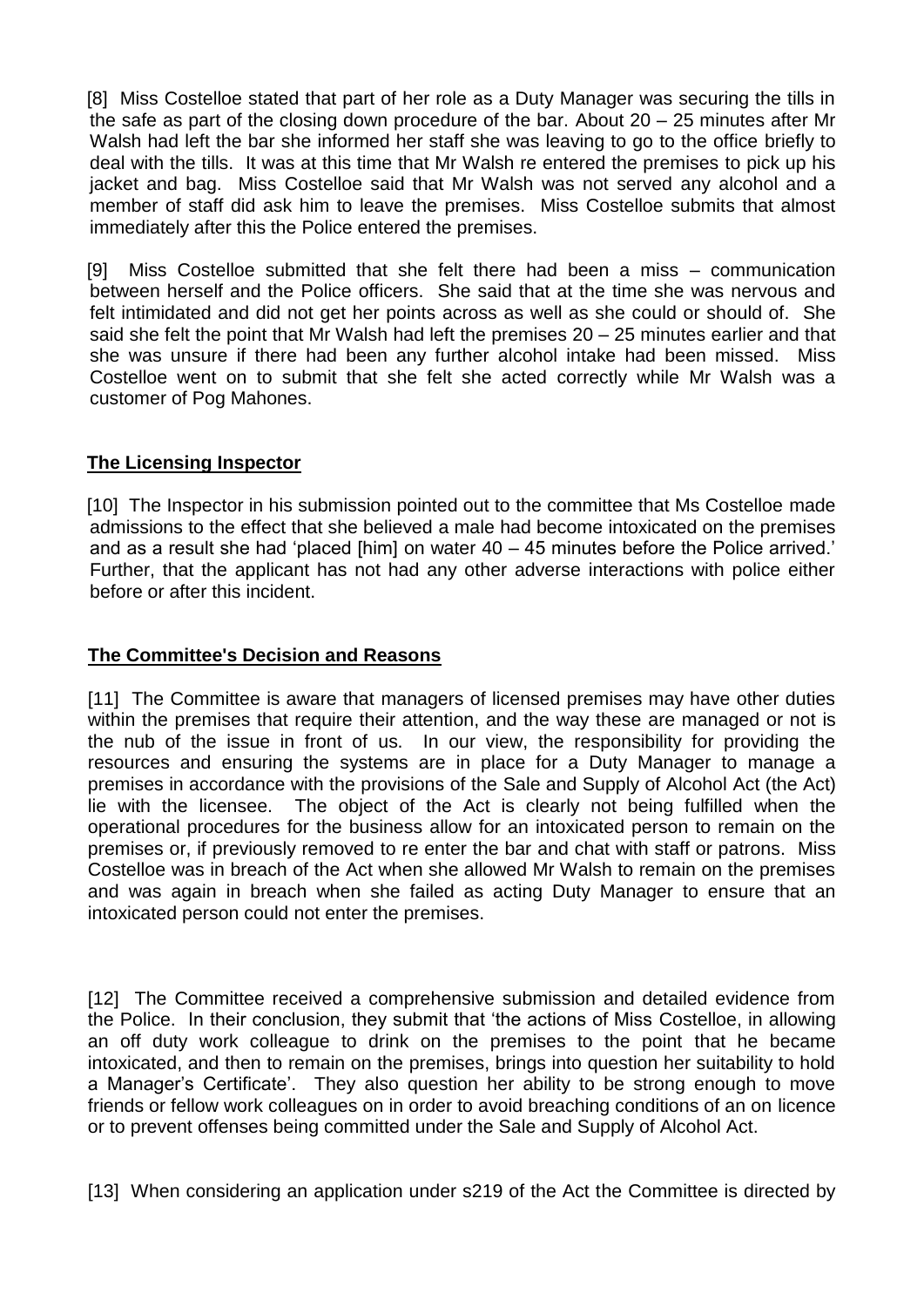s222 to have regard to the following matters:

*(a) the applicant's suitability to be a manager;*

*(b) any convictions recorded against the applicant;*

*(c) any experience, in particular recent experience that the applicant has had in managing any premises or conveyance in respect of which a licence was in force; (d) any relevant training, in particular recent training, that the applicant has undertaken and evidence that the applicant holds the prescribed qualification required under section 218;*

*(e) Any matters dealt with in any report under section 220 of this Act.*

There are a number of decisions that we can use for guidance in this matter and both the Police and the Inspector offered the following;

#### **Warren Richard Stewart LLA PH880-881/2005** in which it was said:

*We believe that raising the bar for the holders of General Managers Certificates and keeping it at certain height has the potential to bring about a reduction in the abuse of liquor nation-wide. If certain otherwise meritorious applicants suffer in the process that may not be too high a price to pay in order to achieve this long term goal*

The Police submitted that although the decision was decided prior to the 1999 amendment the Authority's comment is still relevant today in;

#### **Deejay Enterprises Limited (LLA Decisions 531/97-532/97**)

*"The broad pattern in recent years has been to gently raise the required standard for licensees and holders of a General Manager's Certificate….The "guiding hand" or "hands-on" operator of any company or the potential holder of a General Manager's Certificate now receives greater scrutiny from both the Police and other reporting agencies. Character and reputation are closely examined. The law and human desires of patrons frequently take different directions. The Police cannot be everywhere. Little but a licensee's or manager's character and suitability may stand between upholding the law and turning a blind eye. Self-imposed standards in accordance with the law must be set by licensees and by holders of General Manager's Certificates who control and manage licensed premises…... "*

[14] The Committee had the benefit of evidence from Miss Costelloe's employer. Mr William Adams is the General Manager of Pog Mahones, a role he has taken on quite recently commencing on 1<sup>st</sup> April 2017. He spoke very highly of Ms Costelloe, assuring the committee of his full support of both the application and his employee.

[15] In addition we noted that within the concluding submissions of both the Inspector and the Police, Miss Costelloe has continued to work at Pog Mahones as a Temporary/Acting Manager and has not had any further incidents come to Police attention in her role as the Duty Manager.